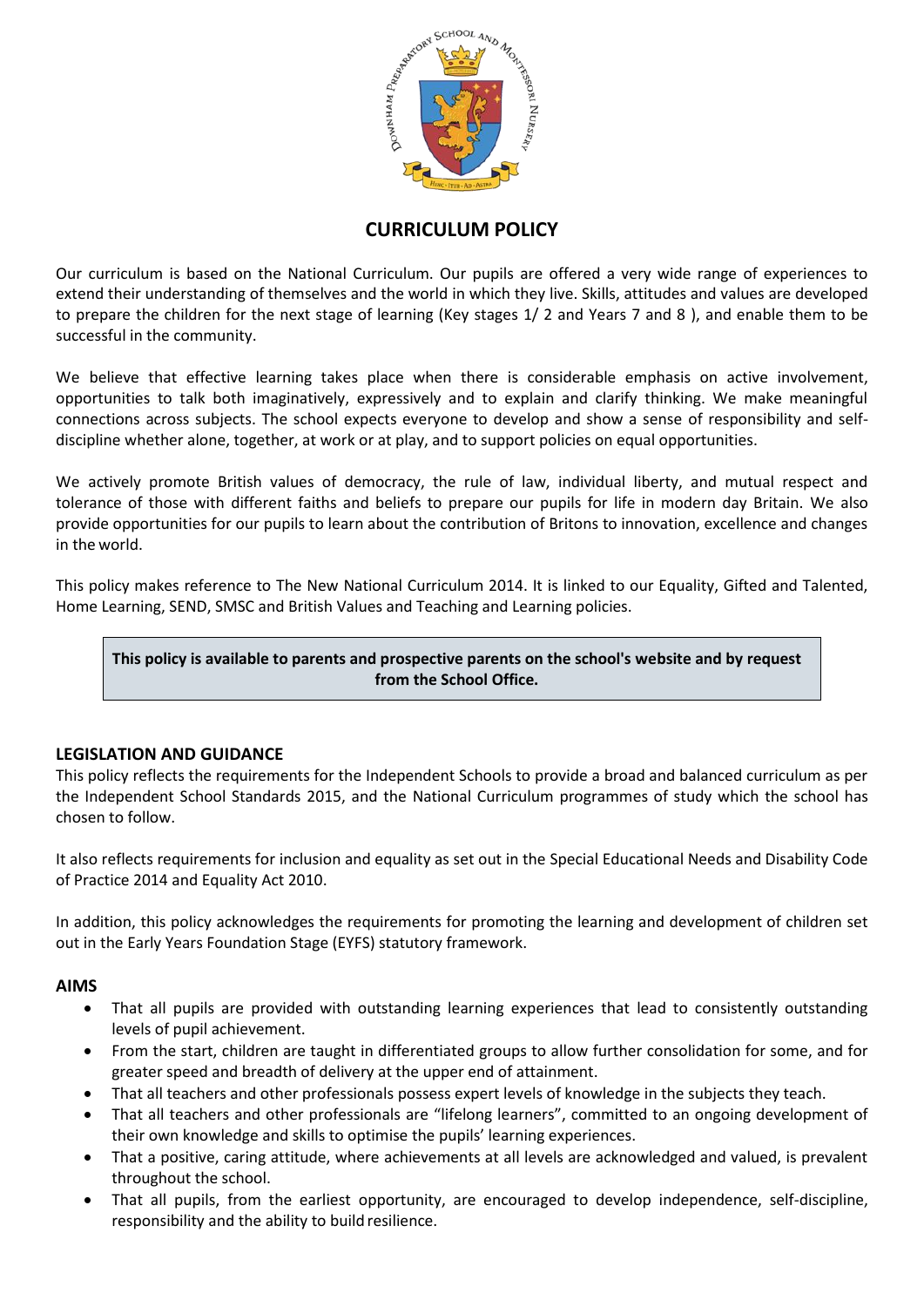## **THE CURRICULUM AND INCLUSION**

The curriculum in our school is designed to be accessed by all children who attend the school. If we think it necessary to modify some children's access to the curriculum, in order to meet their needs, then we do this only after their parents have been consulted.

If children have special needs, our school does all it can to meet the individual needs. In most instances the teacher is able to provide the resources and educational opportunities that meet the child's needs, within normal class organisation. We always provide additional resources and appropriate support for children with special needs.

Some children in our school may have disabilities. We are committed to meeting the needs of these children, as we are to meeting the needs of all groups of children within our school.

# **ROLES AND RESPONSIBILITIES**

## **THE SENIOR MANAGEMENT TEAM**

The Senior Management Team will monitor the effectiveness of this policy.

The Senior Management Team will also ensure that:

- A robust framework is in place for setting curriculum priorities and aspirational targets
- Enough teaching time is provided for pupils to cover the National Curriculum and other statutory requirements
- Proper provision is made for pupils with different abilities and needs, including children with special educational needs (SEN)
- The school implements the relevant statutory assessment arrangements
- It participates actively in decision-making about the breadth and balance of the curriculum

## **THE PRINCIPAL**

The Principal is responsible for ensuring that this policy is adhered to, and that:

- All required elements of the curriculum, and those subjects which the school chooses to offer, have aims and objectives which reflect the aims of the school and indicate how the needs of individual pupils will be met
- The amount of time provided for teaching the required elements of the curriculum is adequate and is reviewed by the Senior Management Team
- They manage requests to withdraw children from curriculum subjects, where appropriate
- The school's procedures for assessment meet all legal requirements
- Proper provision is in place for pupils with different abilities and needs, including children with SEN

#### **THE ROLE OF THE SUBJECT LEADER**

The role of the subject leader is to:

- *provide a strategic lead and direction for the subject;*
- *support and advise colleagues on issues related to the subject;*
- *monitor pupils' progress in that subject area;*
- *provide efficient resource management for the subject.*

It is the role of each subject leader to keep up to date with developments in their subject, at both national and local level. They review the way the subject is taught in the school, and plan for improvement.

Subject leaders also have responsibility for monitoring the way in which resources are stored and managed.

#### **OTHER STAFF**

Other staff will ensure that the school curriculum is implemented in accordance with this policy.

# **RECEPTION CURRICULUM**

In Reception, we follow the Early Years Statutory Framework for the Early Years Foundation Stage, published in March 2014 by the DfES. This Framework specifies the requirement for learning and development in the Early Years and provides specific areas of learning we must cover in our curriculum. These areas are:

- Personal, Social and Emotional Development
- Physical Development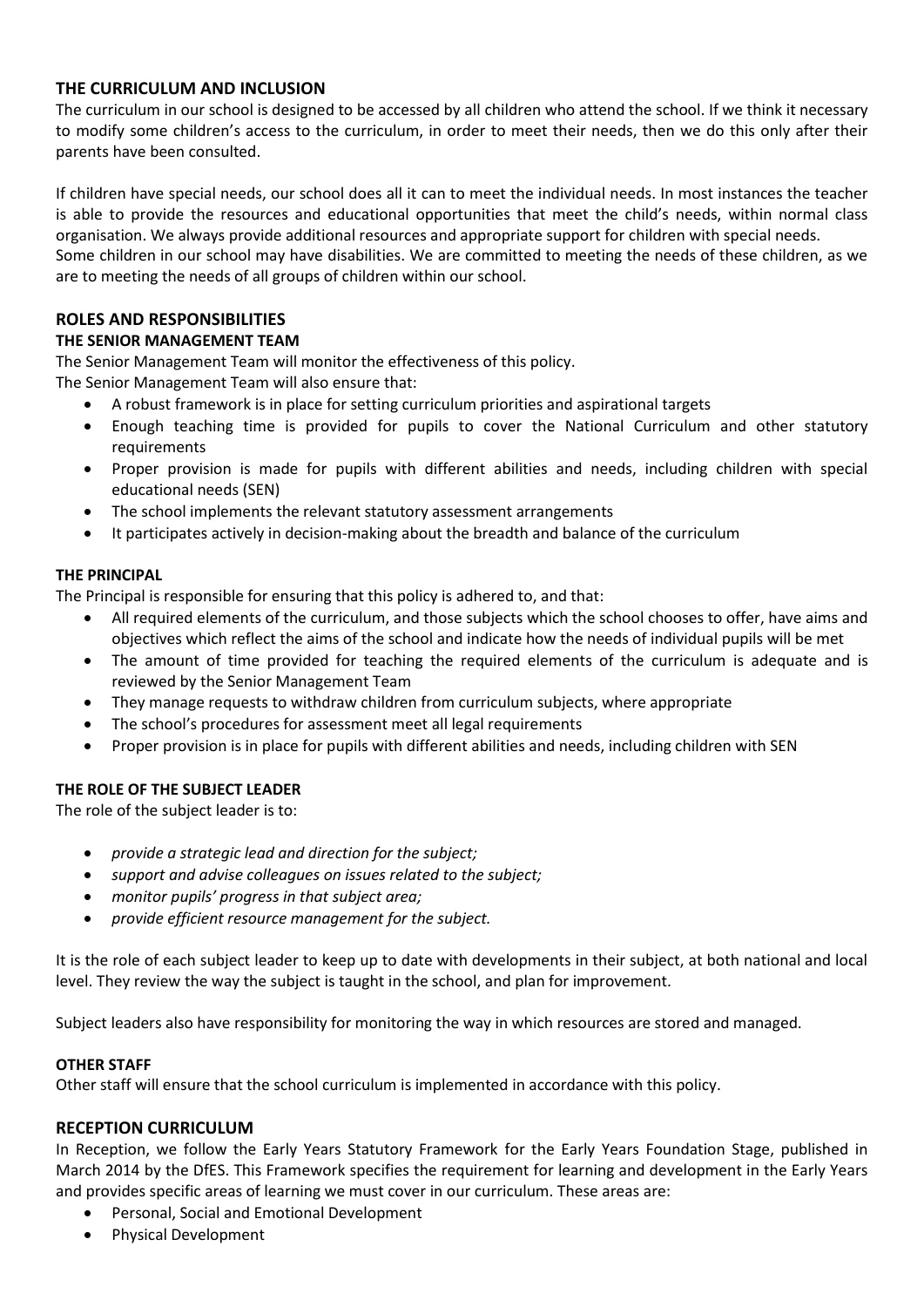- Communication and Language development
- Literacy
- Mathematics
- Understanding the World
- Expressive Arts and Design

## **ENGLISH**

Our English lessons develop pupils' spoken language, reading, writing and vocabulary. Literacy is taught overtly in curriculum (timetabled lessons) and in a cross-curricular way, linking up with other areas of the curriculum. We teach our pupils to speak clearly, to convey their ideas fluently and confidently and to ask questions. Their vocabulary is developed systematically. Our pupils are encouraged to read for pleasure and to read widely.

Children in the Reception class are taught early reading using the school's own intensive Phonic programme. Our Early Phonic scheme is called **Primary Phonics.** We also use **The Jolly Phonics** and **Schofield & Sims** scheme plus Montessori Phonics Resources. Phonic awareness helps the development of reading by segmenting and blending sounds.

Children in Year 1 to 6 use several Reading scheme books in the early stages, starting with Primary Phonics and including the Oxford Reading Tree series. They then progress through the Ginn 360 Reading Scheme, starting with Level 5. There is a folder for each class kept in the library, containing each child's individual record.

At the front of each folder, there is a summary sheet, to enable adults to see, at a glance, the order to hear each child, according to their current reading level. The children at the top of each list are generally those whose reading ages are below or only a little above their chronological age. (This will be indicated with a minus score e.g. -0.6). When possible, these children should have a little more time than those who are more fluent readers.

The English co-ordinator, and each English teacher, will regularly check to see that these records are kept up to date.

The children will be heard reading individually and in groups. The guided reading sessions cover both fiction and nonfiction books. Guided reading also develops the children's comprehension skills. A range of ICT programmes are used to enhance learning. Parents are given clear expectations about reading at home.

We develop writing skills so that our Reception pupils have the stamina and ability to write simple statements and sentences. To support children in moving towards independent writing we provide a wide range of activities including use of film and imagery, modelled, shared and guided writing, and discussion. We use talk for writing to encourage pupils to express their ideas, exchange ideas and to develop more sophisticated vocabulary. We provide opportunities for writing for purpose and we encourage pupils to see themselves as authors. We promote the status of written work by providing opportunities for children's writing to be published and read by real audiences.

Handwriting sessions are incorporated into the English lessons with the aim for all children to produce neat, legible, cursive handwriting with correctly formed letters.

During Key stage 1 the school has its own programme for teaching cursive writing. This starts in Nursery and Reception tracing letters in sand trays; tracing over letters; joining dots and then copying from examples.

Worksheets are prepared so that each child can progress through the programme at their own attainment level.

In Reception the children practise writing each individual letter in cursive style. When they can form each letter correctly they then learn how to join the letters together, starting with their own names.

Each pupil has their own handwriting folder and handwriting book. All paper has coloured coded guidelines.

At key Stage 2, children use pencil until they 'earn' the privilege of using pen through producing consistently neat and well-formed handwriting.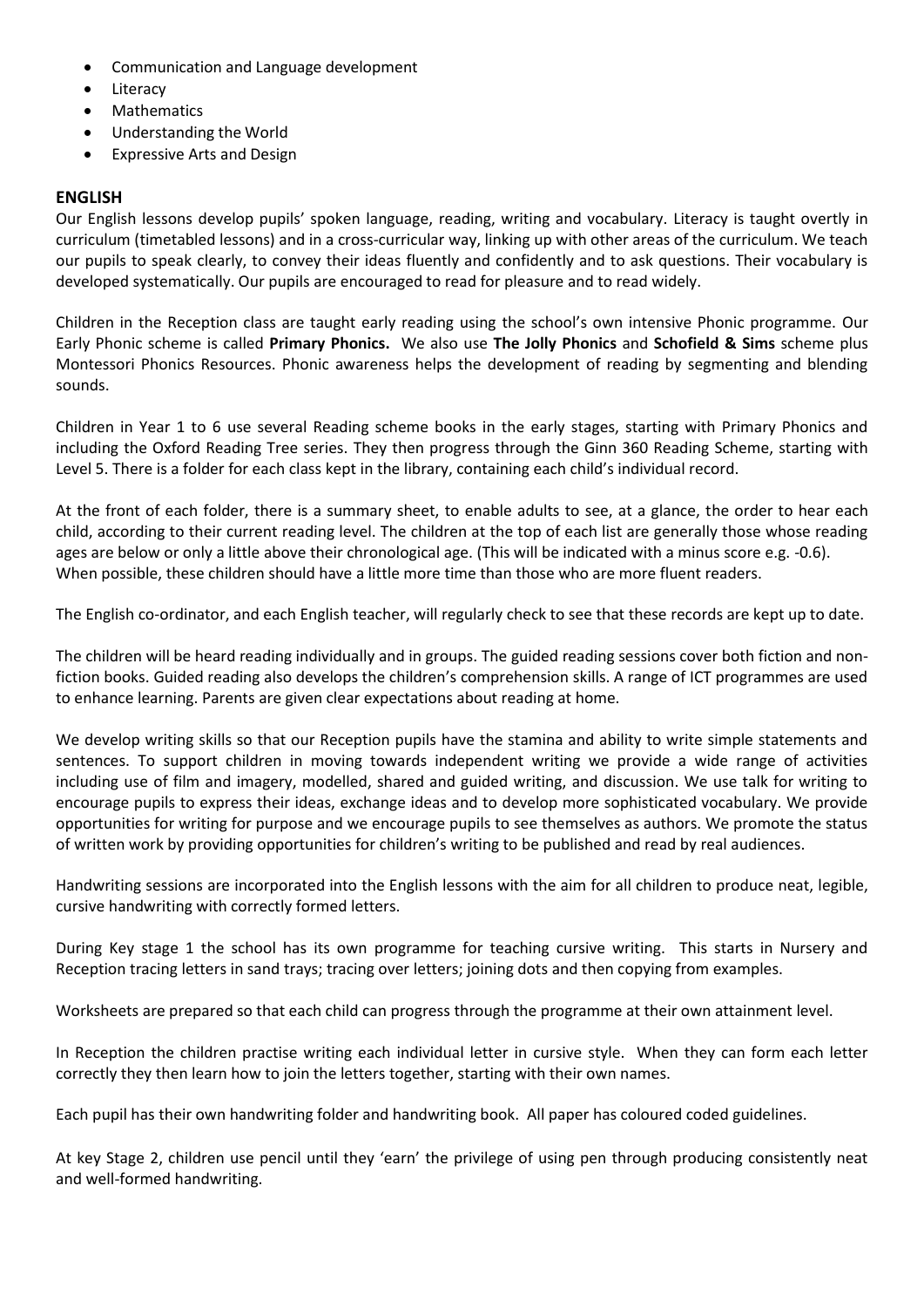Children use roller ball pens or fountain pens, with blue or black ink. Biros and other coloured ink pens are not to be used.

Print is encouraged where appropriate for labels etc.

## **READING RULES**

Starting in the Reception class, each child has their own Reading Rules folder. The folder is sent home every week for the child to practise at home.

The teacher listens to the child read the rules(s) for that week and sets the rule(s) to be learnt for the next week.

Each child progresses through these rules according to individual ability.

The folder contains lists of all phonic rules, starting with simple three letter words, consonant blends and vowel digraphs, up to the more complex rules, e.g. silent letters and the seven different sounds 'ough' makes.

The back of the folder has lists of common sight words.

National Curriculum English Programmes of Study: [https://www.gov.uk/government/publications/national](https://www.gov.uk/government/publications/national-curriculum-in-england-english-programmes-of-study/national-curriculum-in-england-english-programmes-of-study)[curriculum-in-england-english-](https://www.gov.uk/government/publications/national-curriculum-in-england-english-programmes-of-study/national-curriculum-in-england-english-programmes-of-study) [programmes-of-study/national-curriculum-in-england-english-programmes-of-study](https://www.gov.uk/government/publications/national-curriculum-in-england-english-programmes-of-study/national-curriculum-in-england-english-programmes-of-study)

# **HUMANITIES**

## **HISTORY**

We have our own scheme of work as History is taught in chronological order. We start with first-life on earth, fossils, dinosaurs and their extinction, early man through to modern day. The history of other cultures and ancient civilisations is also studied – ancient *Egyptians, Ancient Greeks* and the *Aztecs*.

We teach all the periods of history in the National Curriculum, but also many others, so that the children can work on a time-line and gain a sense of the order in which important events happened and how they link together. We ensure that there are opportunities for children of all abilities to develop their skills and knowledge in each unit, and we plan progression into the scheme of work, so that the children are increasingly challenged as they move through the school.

We carry out curriculum planning in history in two phases (long-term and short-term). The long-term plan maps the history topics studied in each term during each key stage. In year 6 we place an increasing emphasis on independent historical study.

The History teacher writes the lesson plans for each history lesson, each half-term. These plans list the specific learning objectives and expected outcomes for each lesson. The subject leader keeps and reviews these plans on a regular basis.

National Curriculum English Programmes of Study: [https://www.gov.uk/government/publications/national](https://www.gov.uk/government/publications/national-curriculum-in-england-history-programmes-of-study)[curriculum-in-england-history-programmes-of-study](https://www.gov.uk/government/publications/national-curriculum-in-england-history-programmes-of-study)

#### **GEOGRAPHY**

We use a variety of teaching and learning styles in our geography lessons. We believe in whole-class teaching methods, and we combine these with enquiry-based research activities. We encourage children to ask as well as answer geographical questions. We offer them the opportunity to use a variety of data, such as maps, statistics, graphs, pictures, and aerial photographs, and we enable them to use ICT in geography lessons where this serves to enhance their learning. They engage in a wide variety of problem-solving activities. Wherever possible, we involve the children in 'real' geographical activities, for example research of a local environmental problem, or use of the Internet to investigate a current issue.

National Curriculum English Programmes of Study: [https://www.gov.uk/government/publications/national](https://www.gov.uk/government/publications/national-curriculum-in-england-geography-programmes-of-study)[curriculum-in-england-geography-programmes-of-study](https://www.gov.uk/government/publications/national-curriculum-in-england-geography-programmes-of-study)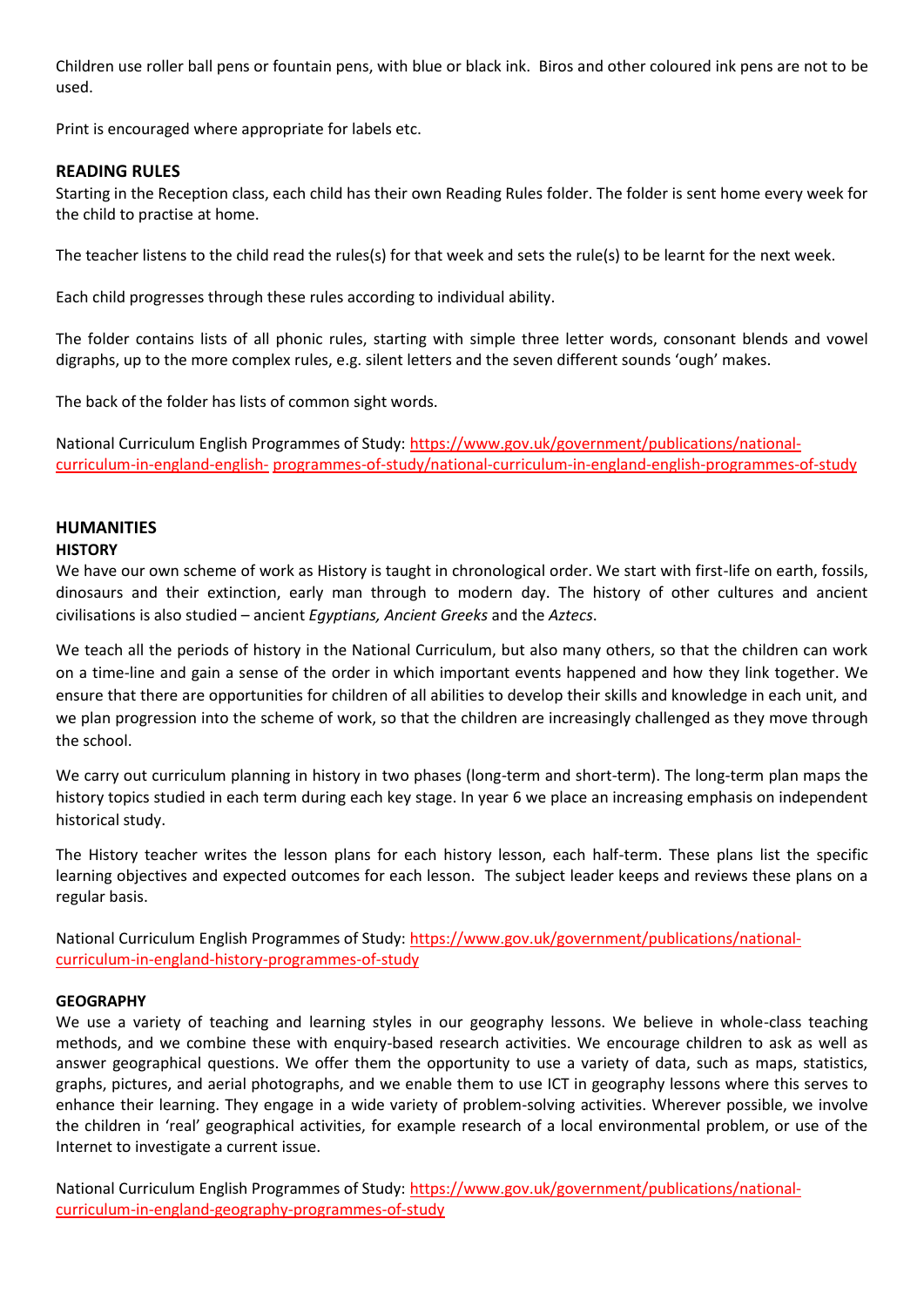## **MATHEMATICS**

Our teachers will ensure that mathematical skills are taught every day. They also use every relevant subject to develop pupils' mathematical fluency. Our pupils understand the importance of mathematics, are encouraged to be confident in numeracy and to apply the skills that they learn to simple problem solving. The activities cover a wide range of mathematical knowledge, many with an emphasis on practical work.

At the start of the school day each pupil takes part in a teacher led Whole School Mental Maths session, involving short fun kinaesthetic maths challenges.

In Reception pupils work on number, place and value, learn how to do basic addition and subtraction, take measurements and recognise basic shapes and their properties. We build on skills and understanding in a step by step way and continue to develop place value, the four number operations and the understanding of fractional parts. There are extra activities throughout the year to promote mathematical skills and thinking particularly during the yearly Maths Week.

National Curriculum Mathematics Programmes of Study: [https://www.gov.uk/government/publications/national](https://www.gov.uk/government/publications/national-curriculum-in-england-mathematics-programmes-of-study)[curriculum-in-england-mathematics-programmes-of-study](https://www.gov.uk/government/publications/national-curriculum-in-england-mathematics-programmes-of-study)

## **SCIENCE**

Science is taught as a separate lesson. We will encourage our pupils to be curious about natural phenomenon and to be excited by the process of understanding the world around them. In Reception we start to develop blocks of knowledge and concepts alongside the development of enquiry skills. From Reception through to end of Key stage 2 key scientific terminology will be introduced each lesson. Pupils will be able to carry out simple tests and experiments using equipment and to gather and record data. We will also have a dedicated Science Week each year.

National Curriculum Science Programmes of Study: [https://www.gov.uk/government/publications/national](https://www.gov.uk/government/publications/national-curriculum-in-england-science-programmes-of-study)[curriculum-in-england-science-](https://www.gov.uk/government/publications/national-curriculum-in-england-science-programmes-of-study) [programmes-of-study](https://www.gov.uk/government/publications/national-curriculum-in-england-science-programmes-of-study)

## **ART & DESIGN TECHNOLOGY**

Art has a very important place in our curriculum and is weaved into our half termly topics. We see art as a vehicle for creativity and individual expression and it provides opportunities for collaborative work. It is an important form of cultural expression and, therefore, has significance and meaning for all our children. Our teaching provides an understanding of all the diverse art forms so that the children experience drawing, painting, collage, textiles, 3D designs, printmaking and digital media. They will be introduced to the Great Masters and a wide variety of other artists and their styles. Trips to galleries and art exhibitions, such as Holkham Hall, are regularly organised. Our school is much like an art gallery, framing and celebrating the children's work as regularly and overtly as possible.

Our design and technology lessons encourage the designing and making of products to solve real and relevant problems. Our pupils learn to select from and use a wide range of materials and components, including construction materials, textiles and ingredients, according to their characteristics. Our cooking lessons teach the principles of nutrition and our pupils learn how to prepare and make a wide variety of simple recipes. They understand where our food comes from and how it is grown. We believe that by instilling a love of cooking we will open a door to one of the greatest expressions of human creativity.

National Curriculum Art Programmes of Study [https://www.gov.uk/government/publications/national-curriculum-in](https://www.gov.uk/government/publications/national-curriculum-in-england-art-and-design-programmes-of-study)[england-art-and-design-](https://www.gov.uk/government/publications/national-curriculum-in-england-art-and-design-programmes-of-study) [programmes-of-study](https://www.gov.uk/government/publications/national-curriculum-in-england-art-and-design-programmes-of-study)

#### **DRAMA**

Drama is used as a key tool in developing oral skills, vocabulary development, building confidence and self- esteem, and as an essential tool in developing imaginative, expressive, and persuasive spoken and written language. It is taught in a weekly separate curriculum lesson. 'Hot seating', and 'response in role' drama techniques are used in drama lessons and aid the development of speaking and listening, reading and writing skills. Imaginative role play is fundamental to developing the whole child, not just in Early Years and KS1 education, but also as the children develop through to end of Key stage 2 and into Years 7 and 8. Our curriculum provides opportunities to perform to wider audiences through assemblies, events around key festivals (including the Christmas Play) and the annual Summer Show/Production. There are increasing opportunities for our pupils to perform as they progress through the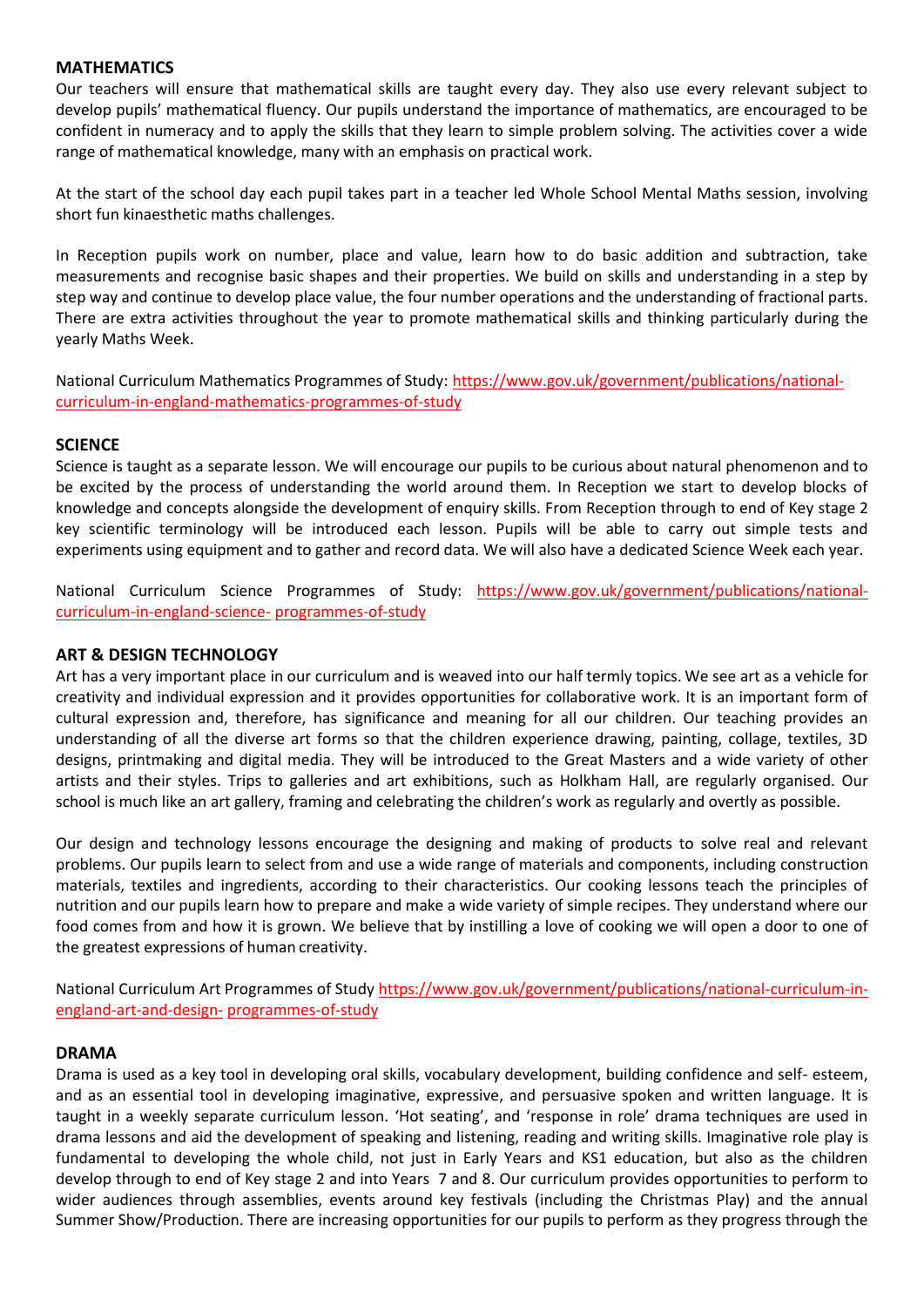#### school.

#### **ICT**

We do have timetabled lesson time for the development of ICT skills although the use of iPads and other hardware such as cameras and film cameras is as much part of our learning tools as pencils and pens. Subject specific software, from one-off programmes to learning platforms, support teaching and learning across all years. The children develop their skills, starting in reception with mouse control, keyboard skills, saving and printing work. They draw pictures, write and use the internet to carry out research. They then progress to more complex skills such as data analysis and coding. Pupils will use technology safely and identify where to go for help and support when they have concerns.

National Curriculum Computing Programmes of Study[: https://www.gov.uk/government/publications/national](https://www.gov.uk/government/publications/national-curriculum-in-england-computing-programmes-of-study)[curriculum-in-england-computing-](https://www.gov.uk/government/publications/national-curriculum-in-england-computing-programmes-of-study) [programmes-of-study](https://www.gov.uk/government/publications/national-curriculum-in-england-computing-programmes-of-study)

## **MODERN FOREIGN LANGUAGES (SPANISH AND FRENCH)**

From Year 1 to Year 8 we teach Spanish to all children. In Years 5 and 6 we teach French to all children. Our approach is to make learning a new language fun! Young pupils are very receptive to learning a new language; they like to mimic pronunciation and they can easily pick up and duplicate new sounds. They feel a real sense of accomplishment when they learn to say something new.

National Curriculum Language Programmes of Study: [https://www.gov.uk/government/publications/national](https://www.gov.uk/government/publications/national-curriculum-in-england-languages-progammes-of-study)[curriculum-in-england-languages-](https://www.gov.uk/government/publications/national-curriculum-in-england-languages-progammes-of-study) [progammes-of-study](https://www.gov.uk/government/publications/national-curriculum-in-england-languages-progammes-of-study)

## **MUSIC**

From Reception, Music is taught in timetabled music lessons where pupils can experience this creative art form from using their voices expressively and creatively by singing songs and speaking chants and rhymes in Reception though to composing and performing their own work at the end of Key stage 2 and in Years 7 and 8.. Pupils will also be taught to play a variety of instruments. We encourage listening to a wide range of music with concentration and understanding. Music lessons are linked to Topic work and music is used in a variety of lessons and activities to create, mood, atmosphere and to help thinking. Children regularly perform Music from other traditions whether it is African Djembe or South American Samba. Music will be heard every day in our school. Assemblies will also provide an opportunity to practise singing. The School Choir (a non-auditioned group open to all pupils) regularly perform out of school in venues such as the Corn Exchange, King's Lynn and regularly perform with other groups such St. Edmundsbury Male Voice Choir, raising money for charities such as East Anglia's Children's Hospice.

National Curriculum Music Programmes of Study: [https://www.gov.uk/government/publications/national](https://www.gov.uk/government/publications/national-curriculum-in-england-music-programmes-of-study)[curriculum-in-england-music-](https://www.gov.uk/government/publications/national-curriculum-in-england-music-programmes-of-study) [programmes-of-study](https://www.gov.uk/government/publications/national-curriculum-in-england-music-programmes-of-study)

# **PE AND SPORT**

Some form of physical activity takes place every day in our curriculum. In Reception children focus on mastering basic movements including running, jumping, throwing and catching, as well as developing balance, agility and coordination. Pupils are encouraged to participate in team games and to develop simple tactics for being an effective team member. Key Stage 2 activities are rotated on a termly basis with rugby and netball in the Autumn Term, hockey, football and netball in the Spring Term and Rounders and Cricket in the Summer Term. Indoor PE is held in our hall space and includes music and movement, dance, and gym (apparatus work). Swimming is introduced to the timetable from Key Stage 1 through to end of Key stage 2. We ensure wider participation in the community by involvement in School Sports Partnership and swimming tournaments, local authority and matches/fixtures with other local schools (both independent and maintained schools.)

PE Programmes of Study: [https://www.gov.uk/government/publications/national-curriculum-in-england-physical](https://www.gov.uk/government/publications/national-curriculum-in-england-physical-education-programmes-of-study)[education-programmes-of-study](https://www.gov.uk/government/publications/national-curriculum-in-england-physical-education-programmes-of-study)

# **PSHE**

PSHE, or personal, social, health and citizenship education, is a planned programme of learning through which children and young people acquire the knowledge, understanding and skills they need to manage their lives. As part of a whole school approach, PSHE develops the qualities and attributes pupils need to thrive as individuals, family members and members of society. It prepares them to manage many of the most critical opportunities, challenges and responsibilities they will face growing up in such rapidly changing and challenging times. It also helps them to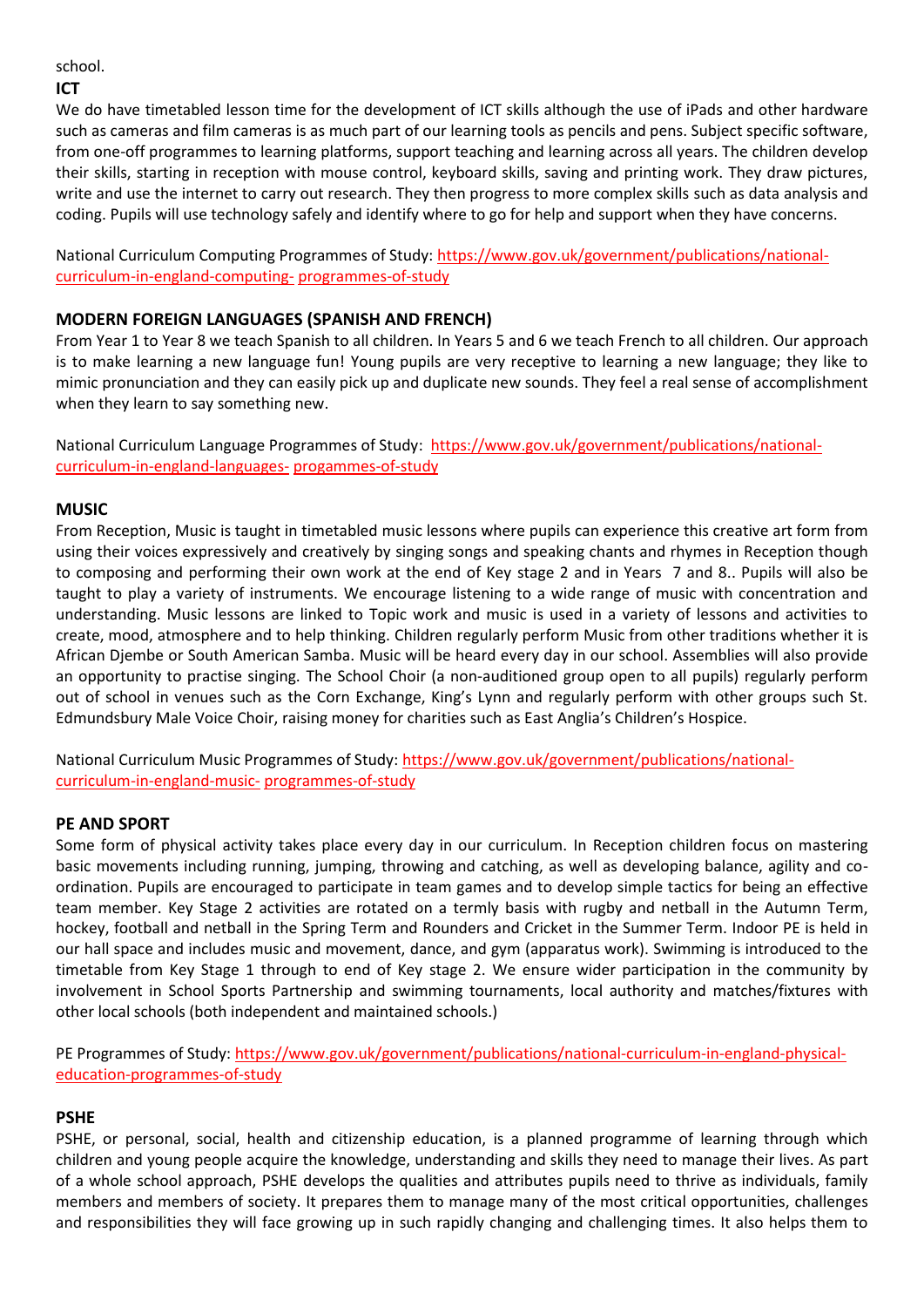connect and apply the knowledge and understanding they learn in all subjects to practical, real-life situations while helping them to feel safe and secure enough to fulfil their academic potential. In our programmes we actively promote British values of democracy, the rule of law, individual liberty, and mutual respect and tolerance of those with different faiths and beliefs to prepare our pupils for life in modern day Britain. Citizenship is taught across the curriculum and enables our pupils to understand the British democratic process and how to effect peaceful changes in society.

All our year groups have timetabled PSHE time during form period and assembly time but we encourage a crosscurricular approach to the development of PSHE skills and understanding. Circle time is used to listen to others. Pupils learn about similarities and differences between people and cultures. They participate in a variety of cultural events such as Diwali, Hanukkah, Shrove Tuesday and Ramadan

National Curriculum PSHE programmes of Study [https://www.gov.uk/government/publications/personal-social](https://www.gov.uk/government/publications/personal-social-health-and-economic-education-pshe)[health-and-economic-](https://www.gov.uk/government/publications/personal-social-health-and-economic-education-pshe) [education-pshe](https://www.gov.uk/government/publications/personal-social-health-and-economic-education-pshe)

## **RELIGIOUS EDUCATION**

RE is taught to all children, except those who are taken out by their parents. Our teaching promotes the spiritual, moral, social and cultural development of our pupils. It reflects the fact that the religious traditions in Great Britain are in the main Christian whilst taking account of the teaching and practices of other principal religions represented in Great Britain. Our teaching enables pupils to acquire knowledge and understanding of religious beliefs, attitudes, practices and rituals. They will also develop their own beliefs and values. We will not convert or steer pupils towards a particular religious belief. They will also be aware that some people have no attachment to religious beliefs and follow secular philosophies.

Religious Education DfE Guidance [https://www.gov.uk/government/publications/religious-education-guidance-in](https://www.gov.uk/government/publications/religious-education-guidance-in-english-schools-non-statutory-guidance-2010)[english-](https://www.gov.uk/government/publications/religious-education-guidance-in-english-schools-non-statutory-guidance-2010) [schools-non-statutory-guidance-2010](https://www.gov.uk/government/publications/religious-education-guidance-in-english-schools-non-statutory-guidance-2010)

#### **CLUBS AND ENRICHMENT**

We are committed to the broadest educational offering, and that means looking beyond the National Curriculum. A very successful enrichment programme that draws upon a wide range of adult skills is offered through various clubs, school trips, visiting specialists and themed days and weeks.

#### *Trips and Visits*

We plan a series of trips each term for each year group and these are communicated to parents at the start of the academic year. The trips are directly linked to our topic work for example a Tudors topic may include a trip to the *Oxburgh Hall* or a Tudor re-enactment at *Kentwell Hall,* children studying evacuees and World War II visit the *Poppy Line;* Year 6 take part in the *Crucial Crew* safety exercises run by the Fire Service (including e-safety) and those children studying eco-friendly energy in Science can visit *the Eco-Tech Centre* in Swaffham.

We plan residential trips for our 5,6 and Year 7 pupils spending three nights away at Hautbois Outward Bound Centre.

#### *Workshops and specialists*

Each year group will take part in a variety of workshops throughout the academic year. These will link to their topic work or to a whole school theme. We invite specialists from a range of institutions for example the *RAF Museum Hendon* (STEM activities), *Fens Falconry* (Birds of Prey flight and learning opportunities) and the *Mobile Planetarium*. We also have links with small independent educationalists like various authors in school, science specialists, ICT programmers and coders. We undertake an audit of parental skills each year and this enables us to form connections with new organisations or to facilitate a workshop/talk led by a parent.

#### *Themed days and weeks*

We also have themed weeks throughout the year. *Science Week* falls March to help boost scientific knowledge through visitors and trips out. Pupils take part in a *Maths Week* in the summer term.

Themed days are also incorporated into curriculum. These may be designed to fit with national initiatives e.g. *World Book Day* and *Safer Internet Day* etc.